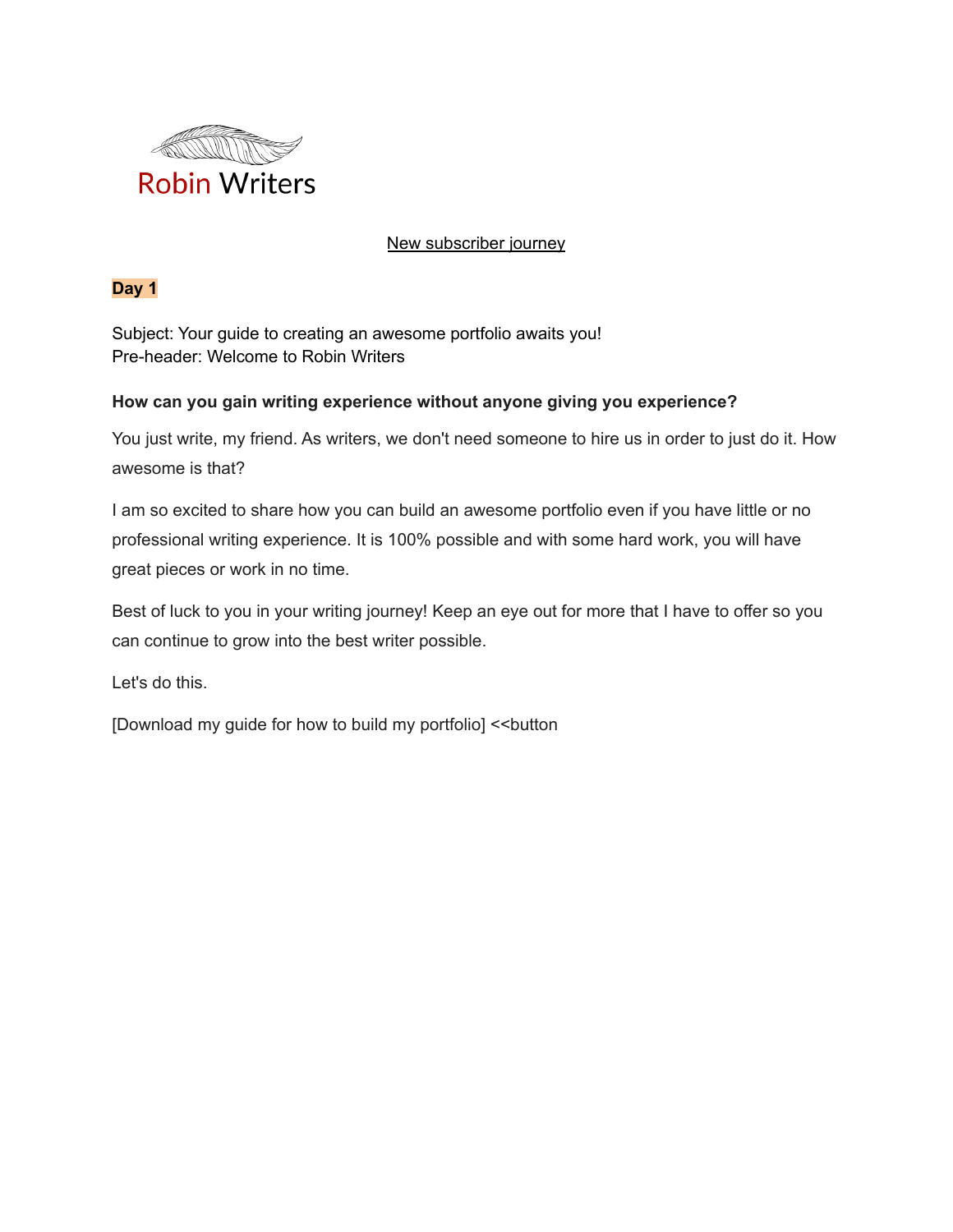# **Day 2**

Subject: What are content writer job titles anyway? Pre-header: Let's break it down

Hi!

When you decide to pursue writing for your career, there is a lot to learn. This may include valuable social media posts, thought-provoking blog posts, and punchy press releases. But what are the job titles that you can hold to actually do all of that fun stuff?

Throughout your job search, you'll likely find all kinds of job titles with different combinations of the same words, but to get you started, here are some common job titles that you can search on job boards to find where you can focus on content writing:

- Content writer
- Web content writer
- Digital content writer
- Blogger
- Content marketing specialist
- Content manager
- Content editor
- Marketing and communications writer
- Writer/Editor
- Freelance writer (this can be for all types of writing)

Many job boards allow you to receive email notifications when similar job postings are made, and I highly recommend doing that. Let the job boards work for you! The job search is hard enough--and once you finally land your next job, the flooding of emails will have been all worth it.

Writing is hard and job searching is hard, but when writing is a part of you so much, there's nowhere else to turn. Embrace it! Keep grinding, keep hustling. I am here for you and along for the ride.

Sincerely,

Becca Founder of Robin Writers

P.S. Be on the lookout for my next email—I have another gift for you that you can't miss out on!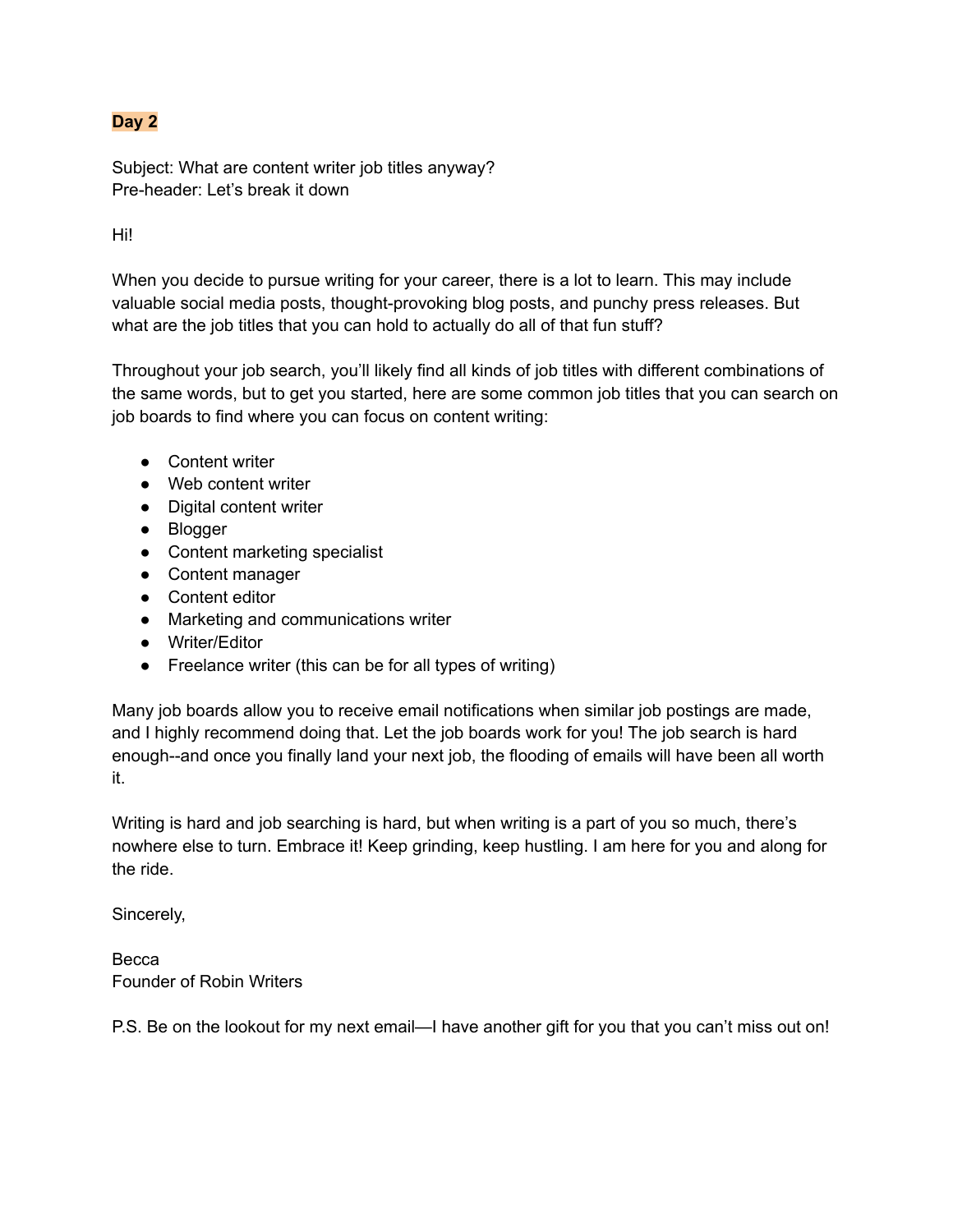### **Day 3**

Subject: Another gift for you Pre-header: You may not have thought about this yet...

Hello!

Ok, so hear me out.

Marketing is all about storytelling, right? We want consumers to care about the brand we're promoting and to connect with it on a personal level. No matter what that is—hand lotion, sneakers, consulting, a restaurant—good brands want you to connect.

Ever notice how some brands include little stories about how they started on their packaging? Or if you follow them on social media, you may learn more about them on a personal level? Think: vloggers. It's all a peek into the core of the brand, the people, the products, services...in an effort to connect with their audience.

And while these aren't always the "once upon a time…" stories, it helps to practice fiction writing to transfer some of the skills over to marketing. Creativity, thinking outside the box, mastering the order that you reveal certain details, and how to captivate your audience are all skills that are helpful in both fiction and content writing.

So I challenge you to flex your writing muscles and give this a try. I have prepared for you an entire YEAR of writing prompts! Each day, you will be presented a few words or phrases that you have to combine into that day's story. If you can't, don't worry too much—as long as you write, you win.

[Give me the writing prompts!] << button

Sometimes practicing a different genre can help you learn more about yourself as a writer as well—no writing practice is bad writing practice. Becoming a more diversified, well-rounded writer can always help you, no matter what kind of writing you do.

Let's see what you got. Challenge accepted?

Sincerely,

**Becca** Founder of Robin Writers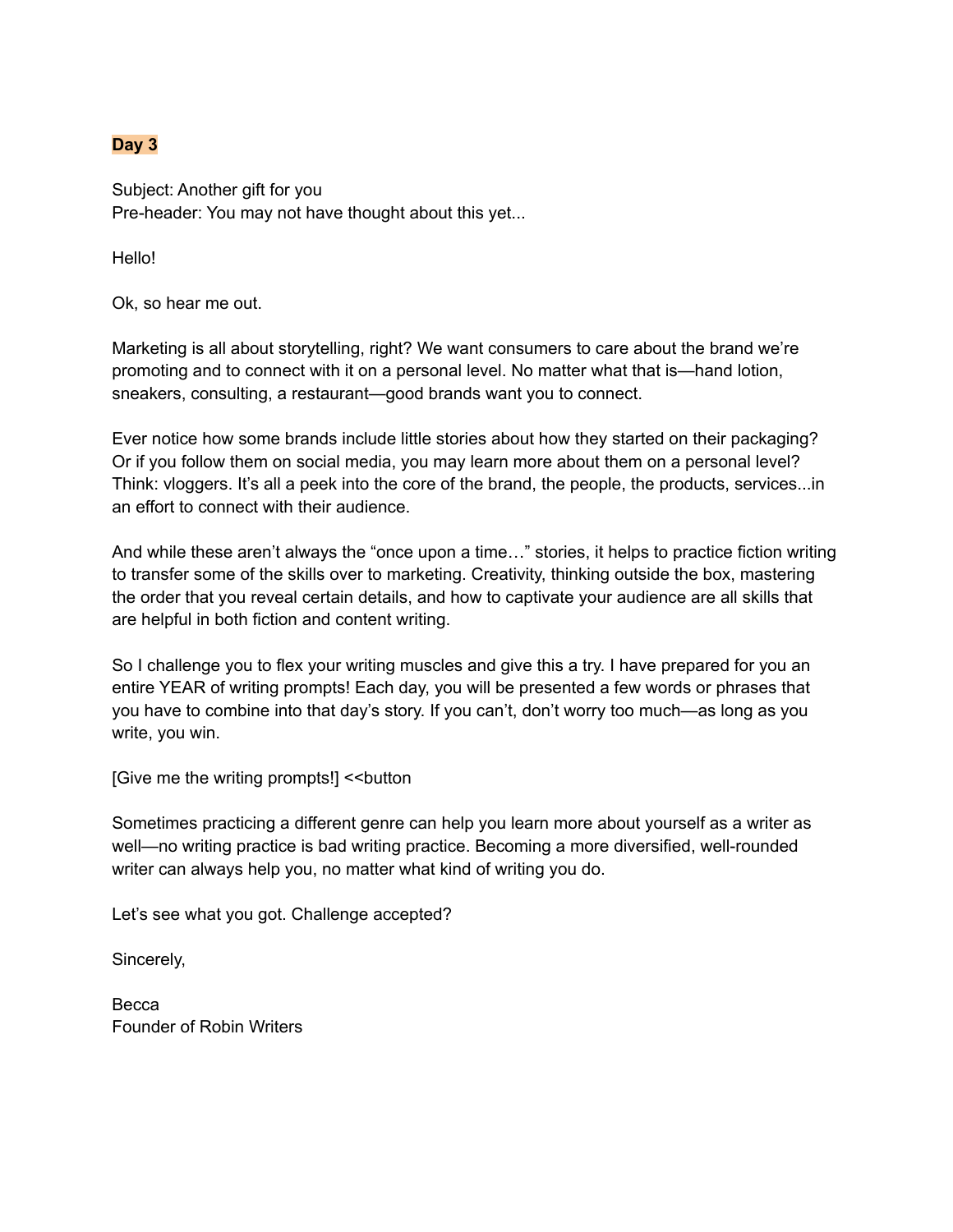## **Day 4**

Subject: Need new writing samples? Pre-header: I have a solution just for you!

Hi!

You may have caught my YouTube video about this, but just in case, I wanted to share it. You've already received my guide on how you can create an awesome writing portfolio with little to no writing experience (if you missed it in my first email, check out the guide here), and I dive deeper into how blogs can help with your portfolio.

Blogs can show off your content creation skills, your strategic thinking, and more...along with providing your prospective clients or employers with a ton of writing samples. Not to mention, a blog will hopefully keep you accountable for keeping a regular writing schedule, right?

Watch my video below! I hope it gives you that little push you may have needed to start your blogging endeavours and grow as a writer even more.

[embed video]

Sincerely,

**Becca** Founder of Robin Writers